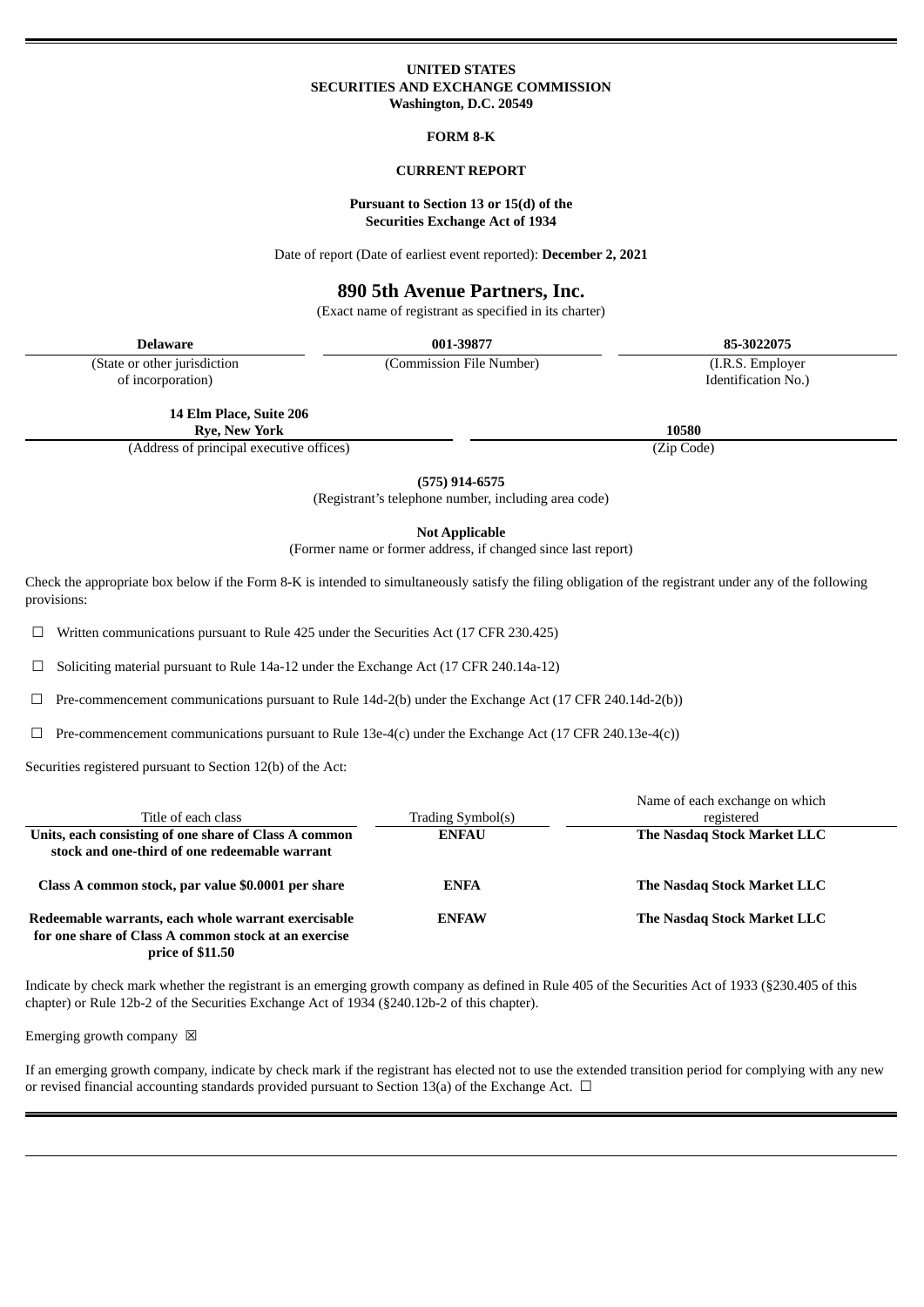### **Item 5.07 Submission of Matters to a vote of Securityholders**

On December 2, 2021, 890 5th Avenue Partners, Inc. (the "Company") held a special meeting of stockholders (the "Special Meeting") to consider certain proposals related to the Business Combination. Capitalized terms not defined herein shall have the meanings ascribed to such terms in the Company's proxy statement/prospectus filed with the Securities and Exchange Commission (the "SEC") on November 12, 2021 (as supplemented, the "Proxy Statement").

As of October 8, 2021, the record date for the Special Meeting, 29,527,500 shares of the Company's Class A common stock (the "Company Class A Common Stock") were issued and outstanding, each share being entitled to one vote, and 7,187,500 shares of the Company's Class F common stock (the "Company Class F Common Stock") were issued and outstanding, each share being entitled to one vote. At the Special Meeting, a total of 29,132,700 shares of Company Class A Common Stock and 7,187,500 shares of Company Class F Common Stock, together representing approximately 79.34% of the outstanding shares entitled to vote, were present in person or by proxy, constituting a quorum to conduct business.

At the Special Meeting, the following proposals were submitted to a vote of stockholders. For more information on each of these proposals, see the Proxy Statement.

- (1) *The Business Combination Proposal.* Proposal to approve the business combination described in the Proxy Statement, including (a) adopting the Merger Agreement, a copy of which is attached to the Proxy Statement, and (b) approving the other transactions contemplated by the Merger Agreement and related agreements described in the Proxy Statement (the "Business Combination Proposal").
- (2) *The Organizational Documents Proposal*. Proposal to approve (a) the second amended and restated certificate of incorporation of the Company, in the form attached to the Proxy Statement (the "Proposed Charter"), and (b) the second amended and restated bylaws of the Company, in the form attached to the Proxy Statement (the "Organizational Documents Proposal").
- (3) *The Advisory Charter Amendment Proposals*. The non-binding, advisory vote on certain governance provisions in the Proposed Charter, presented separately in accordance with SEC requirements (the "Advisory Charter Amendment Proposals").
- (4) *The Stock Issuance Proposal*. Proposal to approve, to comply with the applicable listing rules of Nasdaq, the issuance of (a) shares of New BuzzFeed Class A common stock, New BuzzFeed Class B common stock and New BuzzFeed Class C common stock pursuant to the terms of the Merger Agreement, (b) shares of New BuzzFeed Class A common stock pursuant to the C Acquisition Purchase Agreement and (c) shares of New BuzzFeed Class A common stock to the Note Investors upon conversion of certain convertible promissory notes issued pursuant to Note Subscription Agreements (the "Stock Issuance Proposal").
- (5) *The Director Election Proposal*. Proposal to elect seven directors to New BuzzFeed's board of directors (the "Director Election Proposal").
- (6) *The Incentive Plan Proposal*. Proposal to approve the 2021 equity incentive plan, a copy of which is attached to the Proxy Statement (the "Incentive Plan Proposal").
- (7) *The Employee Stock Purchase Plan Proposal*. Proposal to approve the 2021 employee stock purchase plan, a copy of which is attached to the Proxy Statement (the "Employee Stock Purchase Plan Proposal").

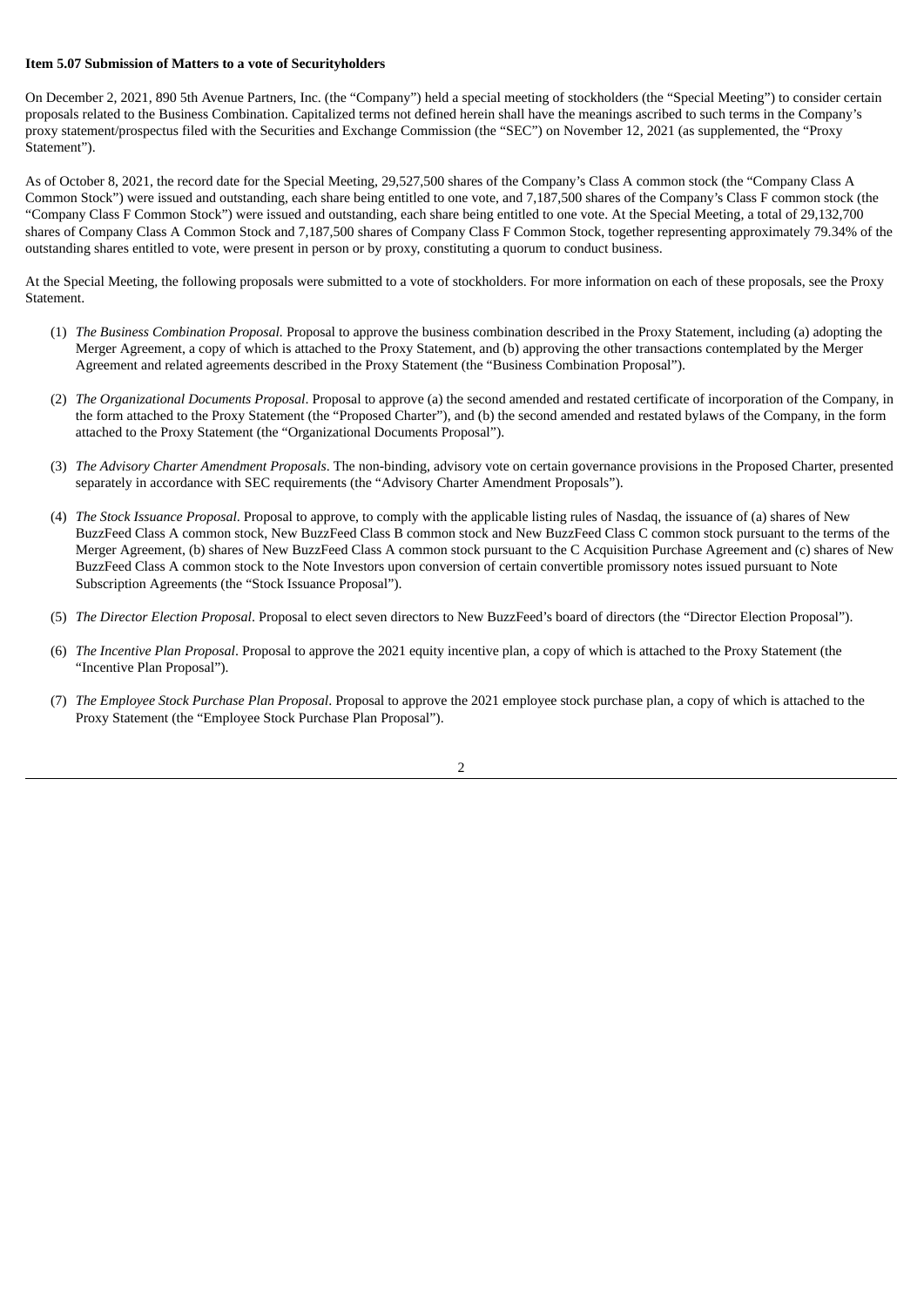Each of the proposals was approved by the requisite vote of the Company's stockholders. The final voting results for each proposal are described below:

|                                                                                              |                   | (1) The Business Combination Proposal                                                                                                                                                                                                                                                                                                                                                                                                                                                                                                                                      |                          |                             |                          |
|----------------------------------------------------------------------------------------------|-------------------|----------------------------------------------------------------------------------------------------------------------------------------------------------------------------------------------------------------------------------------------------------------------------------------------------------------------------------------------------------------------------------------------------------------------------------------------------------------------------------------------------------------------------------------------------------------------------|--------------------------|-----------------------------|--------------------------|
|                                                                                              |                   |                                                                                                                                                                                                                                                                                                                                                                                                                                                                                                                                                                            | <u>For</u>               | <u>Against</u>              | <b>Abstain</b>           |
|                                                                                              |                   | Number of shares of common stock                                                                                                                                                                                                                                                                                                                                                                                                                                                                                                                                           | 28,606,448               | 479,640                     | 46,612                   |
|                                                                                              |                   | (2) The Organizational Documents Proposal                                                                                                                                                                                                                                                                                                                                                                                                                                                                                                                                  |                          |                             |                          |
|                                                                                              |                   |                                                                                                                                                                                                                                                                                                                                                                                                                                                                                                                                                                            | <b>For</b>               | <b>Against</b>              | <b>Abstain</b>           |
|                                                                                              |                   | Number of shares of Company Class A Common Stock                                                                                                                                                                                                                                                                                                                                                                                                                                                                                                                           | 28,605,648               | 479,640                     | 47,412                   |
|                                                                                              |                   | Number of shares of Company Class F Common Stock                                                                                                                                                                                                                                                                                                                                                                                                                                                                                                                           | 7,187,500                |                             |                          |
|                                                                                              |                   | (3) The Advisory Charter Amendment Proposals                                                                                                                                                                                                                                                                                                                                                                                                                                                                                                                               |                          |                             |                          |
| (a) Advisory Charter Amendment Proposal A - To change the Company's name to "BuzzFeed, Inc." |                   |                                                                                                                                                                                                                                                                                                                                                                                                                                                                                                                                                                            |                          |                             |                          |
|                                                                                              |                   |                                                                                                                                                                                                                                                                                                                                                                                                                                                                                                                                                                            | For                      | <b>Against</b>              | <b>Abstain</b>           |
|                                                                                              |                   | Number of shares of common stock                                                                                                                                                                                                                                                                                                                                                                                                                                                                                                                                           | 28,606,645               | 479,640                     | 46,415                   |
|                                                                                              |                   | (b) Advisory Charter Amendment Proposal B-To increase the total number of authorized shares of all classes of capital stock, par value of<br>\$0.0001 per share, from (a) 525,000,000 shares of common stock, including 500,000,000 shares of Class A common stock and 25,000,000<br>shares of Class F common stock, and (b) 5,000,000 shares of preferred stock, to 730,000,000 shares of common stock, par value \$0.0001 per<br>share, including 700,000,000 shares of Class A common stock, 20,000,000 shares of Class B common stock and 10,000,000 shares of Class C |                          |                             |                          |
|                                                                                              |                   | common stock, and 50,000,000 shares of preferred stock, par value \$0.0001 per share.                                                                                                                                                                                                                                                                                                                                                                                                                                                                                      |                          |                             |                          |
|                                                                                              |                   |                                                                                                                                                                                                                                                                                                                                                                                                                                                                                                                                                                            | <u>For</u>               | <b>Against</b>              | <u>Abstain</u>           |
|                                                                                              |                   | Number of shares of common stock                                                                                                                                                                                                                                                                                                                                                                                                                                                                                                                                           | 27,858,512               | 1,227,254                   | 46,934                   |
|                                                                                              |                   | (c) Advisory Charter Amendment Proposal C - To eliminate certain provisions specific to the Company's status as a blank check company.                                                                                                                                                                                                                                                                                                                                                                                                                                     |                          |                             |                          |
|                                                                                              |                   |                                                                                                                                                                                                                                                                                                                                                                                                                                                                                                                                                                            | <u>For</u>               | <b>Against</b>              | <b>Abstain</b>           |
|                                                                                              |                   | Number of shares of common stock                                                                                                                                                                                                                                                                                                                                                                                                                                                                                                                                           | 28,604,948               | 481,040                     | 46,712                   |
|                                                                                              |                   | (d) Advisory Charter Amendment Proposal D - To create a classified Board with three classes, each serving for a three-year term.                                                                                                                                                                                                                                                                                                                                                                                                                                           |                          |                             |                          |
|                                                                                              |                   | Number of shares of common stock                                                                                                                                                                                                                                                                                                                                                                                                                                                                                                                                           | <u>For</u><br>27,857,297 | <b>Against</b><br>1,228,791 | <b>Abstain</b><br>46,612 |
|                                                                                              |                   | (e) Advisory Charter Amendment Proposal $E$ — To eliminate the rights and privileges of Class F common stock.                                                                                                                                                                                                                                                                                                                                                                                                                                                              |                          |                             |                          |
|                                                                                              |                   |                                                                                                                                                                                                                                                                                                                                                                                                                                                                                                                                                                            | <u>For</u>               | <b>Against</b>              | <b>Abstain</b>           |
|                                                                                              |                   | Number of shares of common stock                                                                                                                                                                                                                                                                                                                                                                                                                                                                                                                                           | 28,545,202               | 539,368                     | 48,130                   |
|                                                                                              |                   |                                                                                                                                                                                                                                                                                                                                                                                                                                                                                                                                                                            |                          |                             |                          |
|                                                                                              | (f)               | Advisory Charter Amendment Proposal F - To create a Class B common stock with different super-voting rights.                                                                                                                                                                                                                                                                                                                                                                                                                                                               |                          |                             |                          |
|                                                                                              |                   |                                                                                                                                                                                                                                                                                                                                                                                                                                                                                                                                                                            | <u>For</u>               | <b>Against</b>              | <b>Abstain</b>           |
|                                                                                              |                   | Number of shares of common stock                                                                                                                                                                                                                                                                                                                                                                                                                                                                                                                                           | 27,346,476               | 1,738,544                   | 47,680                   |
|                                                                                              |                   | (g) Advisory Charter Amendment Proposal G - To create a Class C common stock with no voting rights and timed restriction on conversion<br>rights.                                                                                                                                                                                                                                                                                                                                                                                                                          |                          |                             |                          |
|                                                                                              |                   |                                                                                                                                                                                                                                                                                                                                                                                                                                                                                                                                                                            | For                      | <u>Against</u>              | <u>Abstain</u>           |
|                                                                                              |                   | Number of shares of common stock                                                                                                                                                                                                                                                                                                                                                                                                                                                                                                                                           | 27,851,122               | 1,232,949                   | 48,629                   |
|                                                                                              |                   | (h) Advisory Charter Amendment Proposal $H$ — To eliminate the ability of stockholders to act by written consent.                                                                                                                                                                                                                                                                                                                                                                                                                                                          |                          |                             |                          |
|                                                                                              |                   |                                                                                                                                                                                                                                                                                                                                                                                                                                                                                                                                                                            | <b>For</b>               | <b>Against</b>              | <b>Abstain</b>           |
|                                                                                              |                   | Number of shares of common stock                                                                                                                                                                                                                                                                                                                                                                                                                                                                                                                                           | 27,845,662               | 1,238,227                   | 48,811                   |
|                                                                                              |                   |                                                                                                                                                                                                                                                                                                                                                                                                                                                                                                                                                                            |                          |                             |                          |
|                                                                                              | $\left( 1\right)$ | Advisory Charter Amendment Proposal I — To remove the provision renouncing the corporate opportunity doctrine.                                                                                                                                                                                                                                                                                                                                                                                                                                                             |                          |                             |                          |
|                                                                                              |                   |                                                                                                                                                                                                                                                                                                                                                                                                                                                                                                                                                                            | <u>For</u>               | <b>Against</b>              | <b>Abstain</b>           |
|                                                                                              |                   | Number of shares of common stock                                                                                                                                                                                                                                                                                                                                                                                                                                                                                                                                           | 28,599,438               | 438,159                     | 50,058                   |
|                                                                                              |                   |                                                                                                                                                                                                                                                                                                                                                                                                                                                                                                                                                                            |                          |                             |                          |

3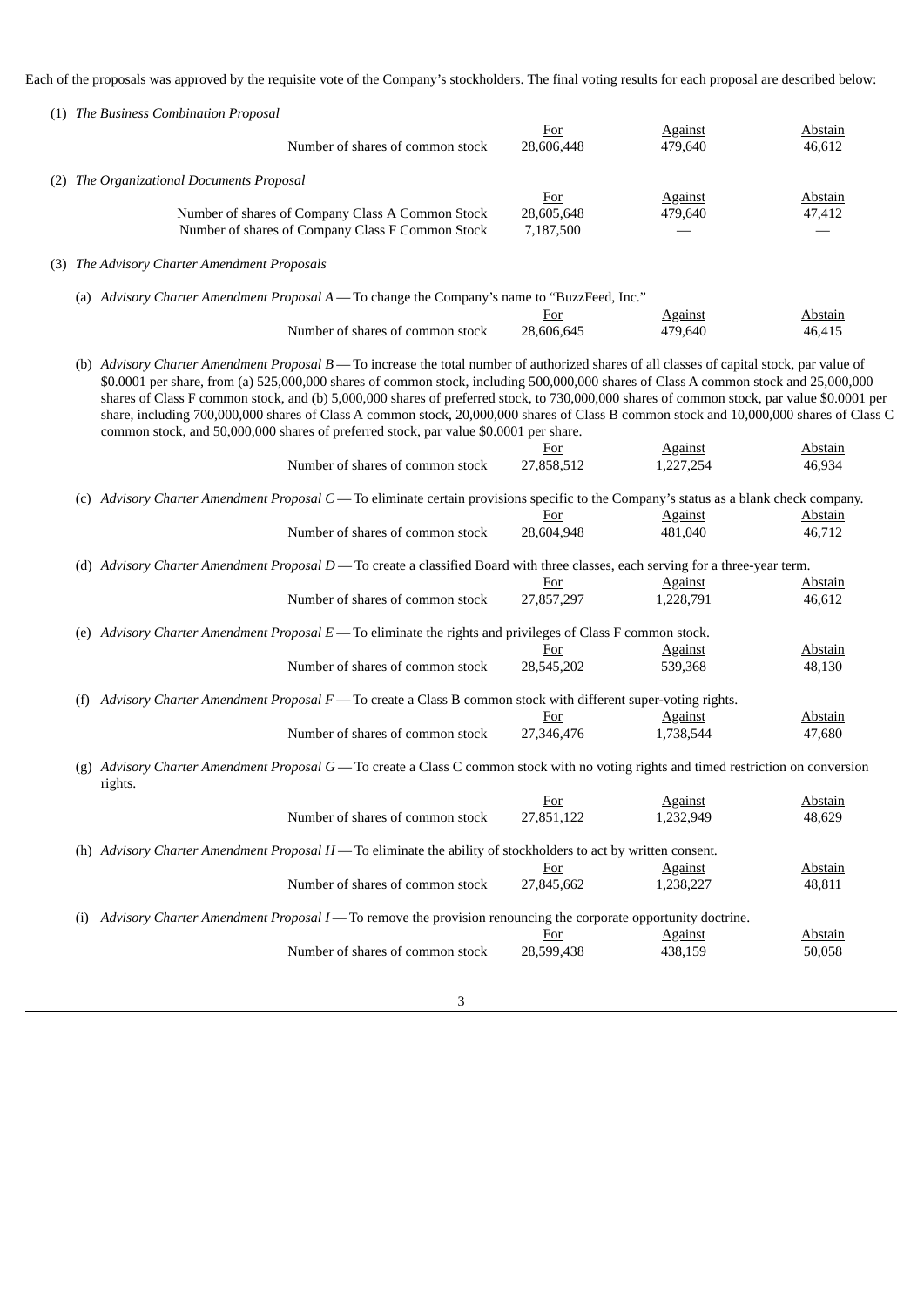|     | (j) Advisory Charter Amendment Proposal J — To require a supermajority vote consisting of two-thirds of outstanding shares of New BuzzFeed<br>capital stock for removal of directors for cause.                                                                           |                                                                                                                                                                                                                                                                                                                                                                                                                                                                                                                                                              |                          |                           |                          |
|-----|---------------------------------------------------------------------------------------------------------------------------------------------------------------------------------------------------------------------------------------------------------------------------|--------------------------------------------------------------------------------------------------------------------------------------------------------------------------------------------------------------------------------------------------------------------------------------------------------------------------------------------------------------------------------------------------------------------------------------------------------------------------------------------------------------------------------------------------------------|--------------------------|---------------------------|--------------------------|
|     |                                                                                                                                                                                                                                                                           |                                                                                                                                                                                                                                                                                                                                                                                                                                                                                                                                                              | <b>For</b>               | <b>Against</b>            | <b>Abstain</b>           |
|     |                                                                                                                                                                                                                                                                           | Number of shares of common stock                                                                                                                                                                                                                                                                                                                                                                                                                                                                                                                             | 27,347,246               | 1,737,684                 | 47,770                   |
|     | (k) Advisory Charter Amendment Proposal K - To increase the required voting thresholds to two-thirds of outstanding shares of New BuzzFeed<br>capital stock to approve amendments to the bylaws and amendments to certain provisions of the certificate of incorporation. |                                                                                                                                                                                                                                                                                                                                                                                                                                                                                                                                                              |                          |                           |                          |
|     |                                                                                                                                                                                                                                                                           |                                                                                                                                                                                                                                                                                                                                                                                                                                                                                                                                                              | For                      | <b>Against</b>            | Abstain                  |
|     |                                                                                                                                                                                                                                                                           | Number of shares of common stock                                                                                                                                                                                                                                                                                                                                                                                                                                                                                                                             | 27,356,341               | 1,728,927                 | 47,432                   |
| (1) |                                                                                                                                                                                                                                                                           | Advisory Charter Amendment Proposal L — To require the approval by affirmative vote of holders of at least 75% of the voting power of<br>New BuzzFeed's then-outstanding shares of Class A common stock, voting separately as a single class, and the affirmative vote of holders of<br>at least 75% of the voting power of New BuzzFeed's then-outstanding shares of Class B common stock, voting separately as a single class, to<br>amend or repeal, or to adopt any provision inconsistent with, Article IV(3) or Article XI(2) of the Proposed Charter. | <u>For</u>               | <b>Against</b>            | <b>Abstain</b>           |
|     |                                                                                                                                                                                                                                                                           | Number of shares of common stock                                                                                                                                                                                                                                                                                                                                                                                                                                                                                                                             | 27,355,706               | 1,730,070                 | 46,924                   |
|     | (4) The Stock Issuance Proposal                                                                                                                                                                                                                                           | Number of shares of common stock                                                                                                                                                                                                                                                                                                                                                                                                                                                                                                                             | <u>For</u><br>28,604,280 | <b>Against</b><br>481,327 | <b>Abstain</b><br>47,093 |
|     |                                                                                                                                                                                                                                                                           |                                                                                                                                                                                                                                                                                                                                                                                                                                                                                                                                                              |                          |                           |                          |
|     | (5) The Director Election Proposal                                                                                                                                                                                                                                        |                                                                                                                                                                                                                                                                                                                                                                                                                                                                                                                                                              |                          |                           |                          |
|     | <b>Class I Nominees</b>                                                                                                                                                                                                                                                   |                                                                                                                                                                                                                                                                                                                                                                                                                                                                                                                                                              |                          |                           |                          |
|     | (a) Angela Acharia                                                                                                                                                                                                                                                        |                                                                                                                                                                                                                                                                                                                                                                                                                                                                                                                                                              |                          |                           |                          |
|     |                                                                                                                                                                                                                                                                           | Number of shares of common stock                                                                                                                                                                                                                                                                                                                                                                                                                                                                                                                             | <u>For</u><br>28,547,841 | <u>Against</u><br>537,743 | <b>Abstain</b><br>47,116 |
|     | (b) Jonah Peretti                                                                                                                                                                                                                                                         |                                                                                                                                                                                                                                                                                                                                                                                                                                                                                                                                                              | <b>For</b>               | <b>Against</b>            | <b>Abstain</b>           |
|     |                                                                                                                                                                                                                                                                           | Number of shares of common stock                                                                                                                                                                                                                                                                                                                                                                                                                                                                                                                             | 28,605,293               | 480,291                   | 47,116                   |
|     | <b>Class II Nominees</b>                                                                                                                                                                                                                                                  |                                                                                                                                                                                                                                                                                                                                                                                                                                                                                                                                                              |                          |                           |                          |
| (c) | Joan Amble                                                                                                                                                                                                                                                                |                                                                                                                                                                                                                                                                                                                                                                                                                                                                                                                                                              |                          |                           |                          |
|     |                                                                                                                                                                                                                                                                           | Number of shares of common stock                                                                                                                                                                                                                                                                                                                                                                                                                                                                                                                             | <u>For</u><br>28,547,811 | <u>Against</u><br>537,772 | <b>Abstain</b><br>47,117 |
|     | (d) Adam Rothstein                                                                                                                                                                                                                                                        |                                                                                                                                                                                                                                                                                                                                                                                                                                                                                                                                                              |                          |                           |                          |
|     |                                                                                                                                                                                                                                                                           |                                                                                                                                                                                                                                                                                                                                                                                                                                                                                                                                                              | For                      | <b>Against</b>            | Abstain                  |
|     |                                                                                                                                                                                                                                                                           | Number of shares of common stock                                                                                                                                                                                                                                                                                                                                                                                                                                                                                                                             | 28,604,691               | 480,820                   | 47,189                   |
|     | (e) Janet Rollé                                                                                                                                                                                                                                                           |                                                                                                                                                                                                                                                                                                                                                                                                                                                                                                                                                              |                          |                           |                          |
|     |                                                                                                                                                                                                                                                                           |                                                                                                                                                                                                                                                                                                                                                                                                                                                                                                                                                              | <b>For</b>               | <b>Against</b>            | <b>Abstain</b>           |
|     |                                                                                                                                                                                                                                                                           | Number of shares of common stock                                                                                                                                                                                                                                                                                                                                                                                                                                                                                                                             | 28,547,545               | 538,038                   | 47,117                   |
|     |                                                                                                                                                                                                                                                                           |                                                                                                                                                                                                                                                                                                                                                                                                                                                                                                                                                              |                          |                           |                          |
|     |                                                                                                                                                                                                                                                                           | 4                                                                                                                                                                                                                                                                                                                                                                                                                                                                                                                                                            |                          |                           |                          |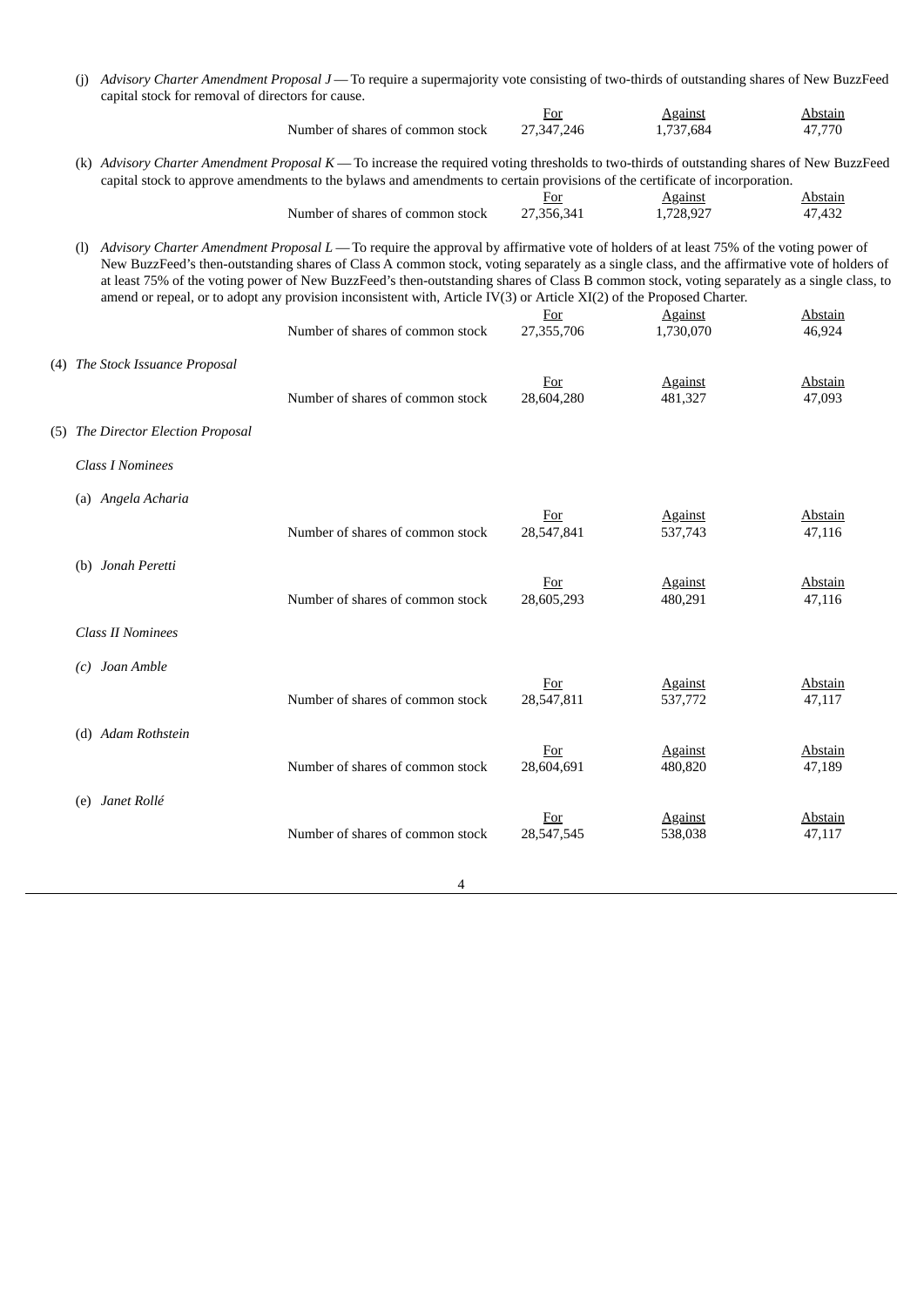# *Class III Nominees*

| Greg Coleman<br>(f)                       |                                  |                   |                           |                   |
|-------------------------------------------|----------------------------------|-------------------|---------------------------|-------------------|
|                                           | Number of shares of common stock | For<br>28,605,049 | <b>Against</b><br>480,234 | Abstain<br>47,417 |
| <b>Patrick Kerins</b>                     | Number of shares of common stock | For               | <b>Against</b>            | Abstain           |
| (g)                                       |                                  | 28,604,993        | 480,590                   | 47,117            |
| The Incentive Plan Proposal               | Number of shares of common stock | <u>For</u>        | <b>Against</b>            | Abstain           |
| (6)                                       |                                  | 28,391,952        | 692,803                   | 47,945            |
| The Employee Stock Purchase Plan Proposal | Number of shares of common stock | <u>For</u>        | <b>Against</b>            | Abstain           |
| (7)                                       |                                  | 28,605,142        | 480,594                   | 46,964            |

## **Item 8.01. Other Events**

On December 2, 2021, the Company issued a press release announcing the results of the Special Meeting. A copy of the press release is attached hereto as Exhibit 99.1 and incorporated by reference herein.

# **Item 9.01 Financial Statements and Exhibits**

(d) Exhibits

| <b>Exhibit No.</b> | Description                                                                              |
|--------------------|------------------------------------------------------------------------------------------|
|                    |                                                                                          |
| <u>99.1</u>        | Press Release issued by 890 5th Avenue Partners, Inc., dated December 2, 2021.           |
| 104                | Cover Page Interactive Data File (formatted as Inline XBRL and contained in Exhibit 101) |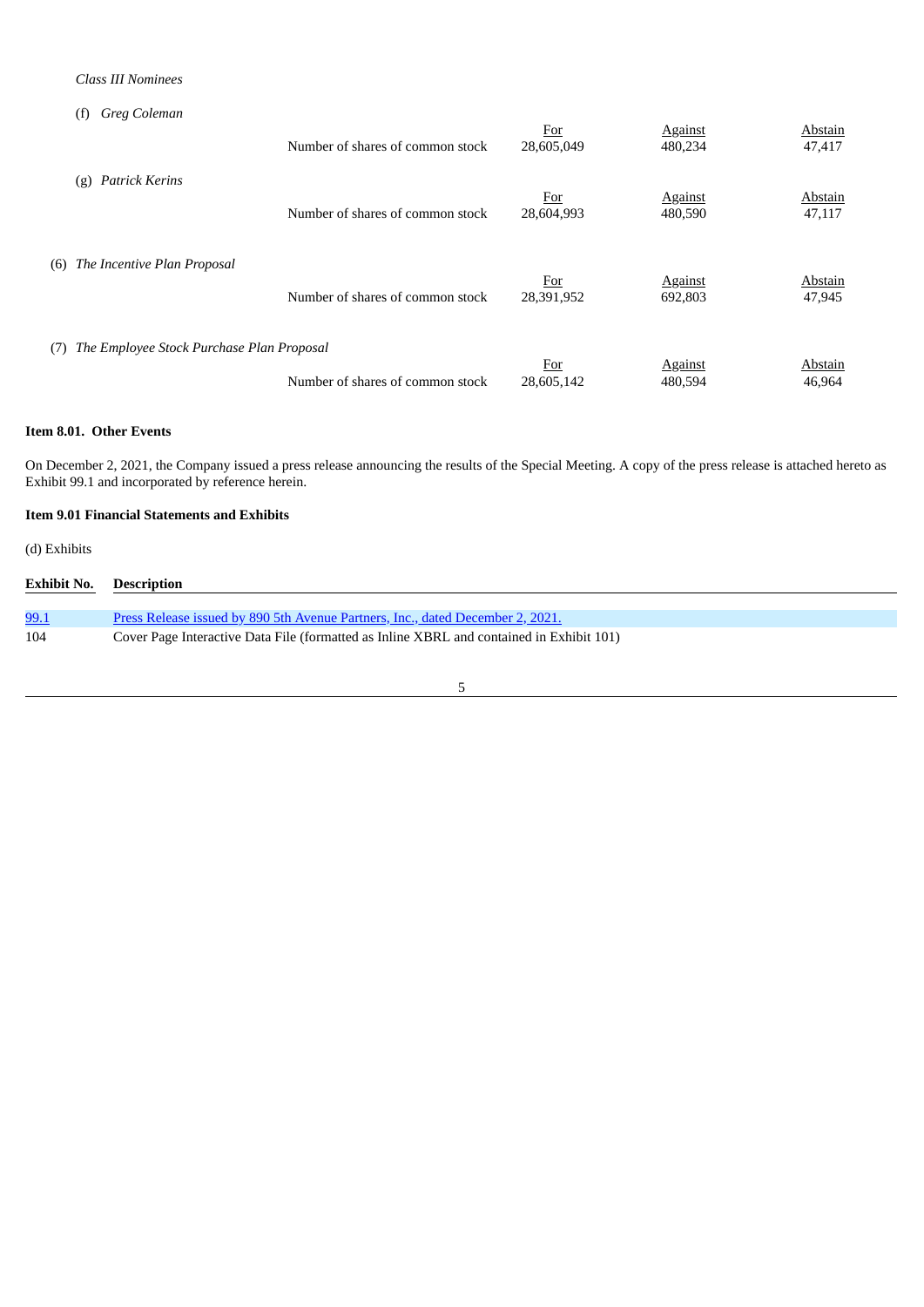# **SIGNATURE**

Pursuant to the requirements of the Securities Exchange Act of 1934, the registrant has duly caused this report to be signed on its behalf by the undersigned hereunto duly authorized.

# **890 5TH AVENUE PARTNERS, INC.**

By: /s/ Adam Rothstein

Name: Adam Rothstein Title: Executive Chairman

Date: December 2, 2021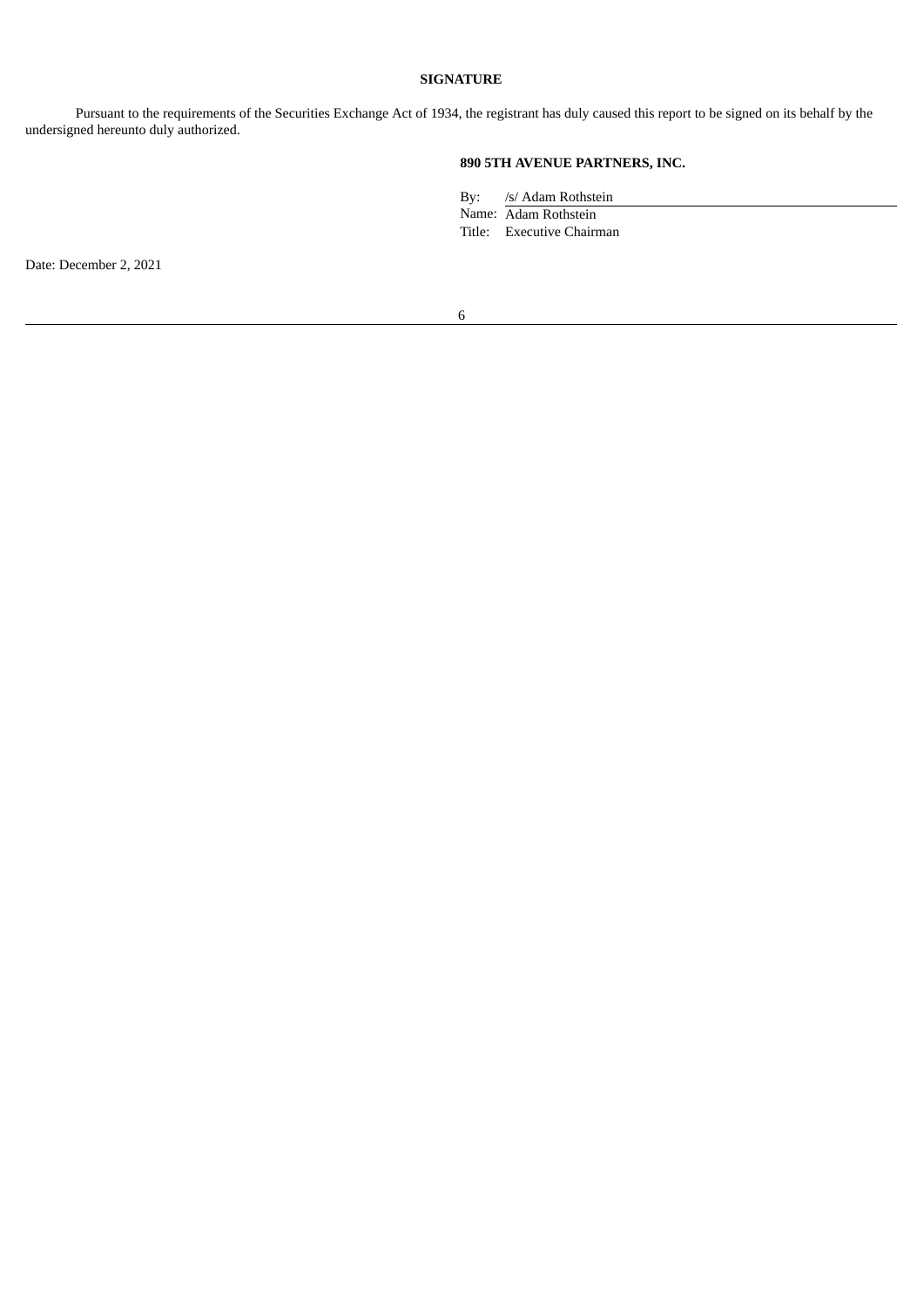## **890 5th Avenue Partners, Inc. Stockholders Approve Business Combination with BuzzFeed, Inc.**

#### **Merger of 890 and BuzzFeed along with Acquisition of Complex Networks to Close on December 3, 2021**

#### <span id="page-6-0"></span>**Significant Updates:**

- 890 5th Avenue Partners, Inc. stockholders approve business combination with BuzzFeed, Inc. 890 expects all closing conditions to be met and *for the business combination to close on December 3, 2021*
- Gross proceeds of at least \$150.0 million from fully committed convertible notes and \$16.2 million held in trust (assuming no redemption *elections are withdrawn)*

**NEW YORK (BUSINESS WIRE) – December 2, 2021 –** 890 5th Avenue Partners, Inc. ("890") (Nasdaq: ENFA, ENFAU, ENFAW) today announced that its stockholders approved the proposals that were conditions to the closing of the previously announced business combination (the "Business Combination") with BuzzFeed, Inc. ("BuzzFeed") at a special meeting of stockholders held today. A Form 8-K disclosing the full voting results is expected to be filed with the Securities and Exchange Commission.

The closing of the Business Combination is expected to occur on or about December 3, 2021, subject to the satisfaction or waiver of all closing conditions. Following the closing of the Business Combination, the combined company will be known as BuzzFeed, Inc. and its shares of Class A common stock are expected to commence trading on The Nasdaq Stock Market LLC under the symbol "BZFD" on Monday, December 6, 2021. The closing of BuzzFeed's previously announced acquisition of Complex Networks is expected to occur on the same day as the closing of the Business Combination.

The transaction is expected to raise at least \$166.2 million from a combination of 890 trust proceeds and fully committed convertible notes. 890 shares closed at \$9.91 per share on December 2, 2021, and stockholders who elected to redeem will receive approximately \$10.00 per share.

#### **About 890 5th Avenue Partners, Inc.**

890 is a special purpose acquisition company that specializes in converging technology, media, and telecommunications opportunities. They are investment partners that focus on supporting companies' strategic growth within the media and telecommunications industry, which is undergoing an unprecedented amount of disruption over an extraordinarily accelerated time frame. 890 is led by seasoned media veterans who are uniquely positioned to advise both legacy assets and emerging growth platforms to scale through strategic combinations.

## **About BuzzFeed**

BuzzFeed is the world's leading tech-powered, diversified media company that reaches hundreds of millions globally through its cross-platform news and entertainment network. The company produces articles, lists, quizzes, videos, and original series; lifestyle content through brands including Tasty, the world's largest social food network; original reporting and investigative journalism through BuzzFeed News and HuffPost; an industry-leading affiliate business, strategic partnerships, licensing and product development through BuzzFeed Commerce; and original productions across broadcast, cable, SVOD, film and digital platforms for BuzzFeed Studios.

### **Non-Solicitation**

This communication is for informational purposes only and is neither an offer to purchase, nor a solicitation of an offer to sell, subscribe for or buy, any securities or the solicitation of any vote in any jurisdiction pursuant to the Business Combination or otherwise, nor shall there be any sale, issuance or transfer or securities in any jurisdiction in contravention of applicable law. No offer of securities shall be made except by means of a prospectus meeting the requirements of the Securities Act of 1933, as amended.